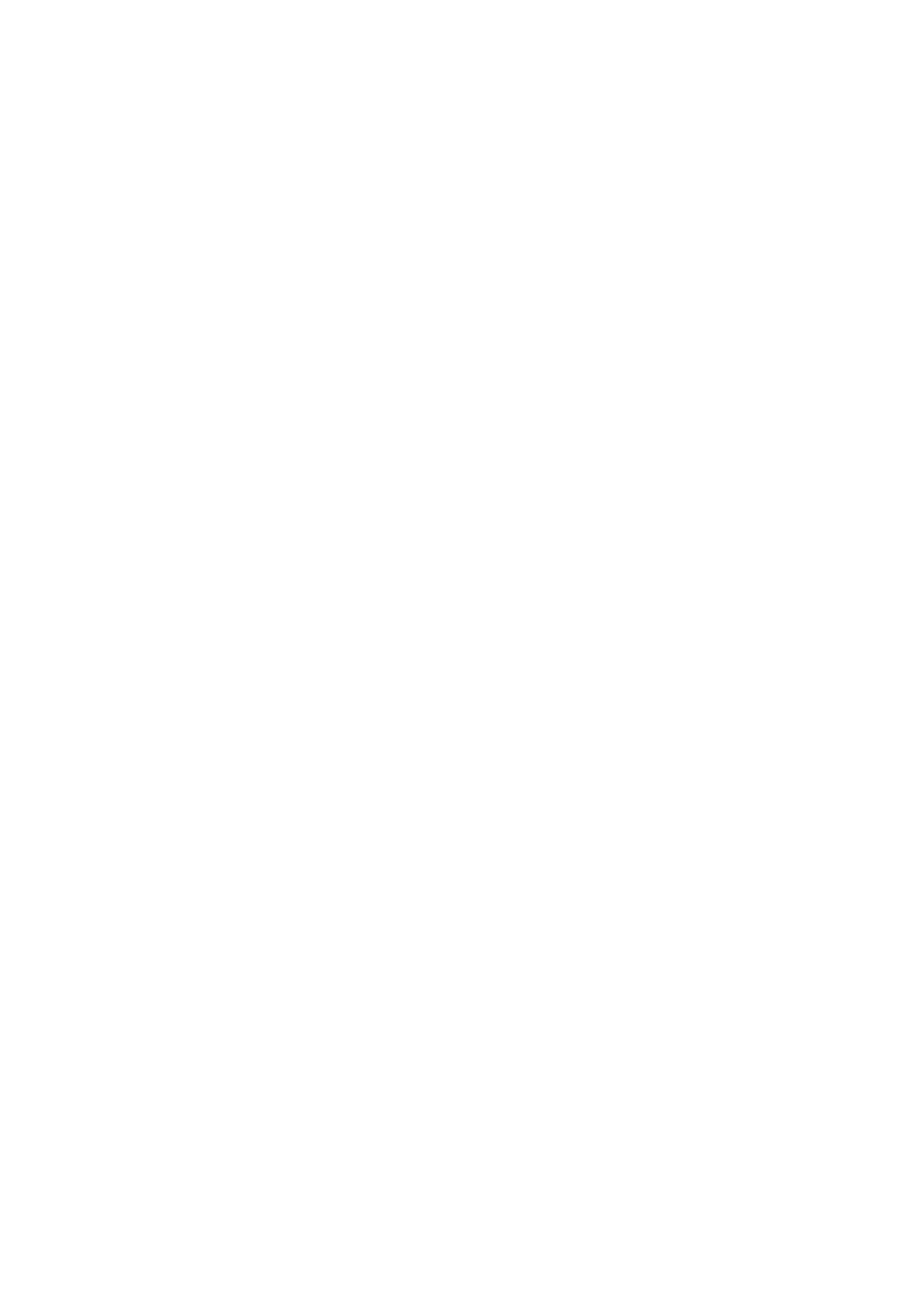BRANDS HATCH SOLO PRACTICE PRACTICE - 1 LAP TIMES

| Lap          | Time        |  |
|--------------|-------------|--|
|              |             |  |
|              | Dave Mackay |  |
| <b>START</b> |             |  |
| 1            |             |  |
| 2            | 1:02.703    |  |
| 3            | 1:01.758    |  |
| 4            | 1:00.258    |  |
| 5            | 58.740      |  |
| 6            | 59 181      |  |
| 7            | 57.906      |  |
| 8            | 57.326      |  |

| David Cleave |          |  |
|--------------|----------|--|
| <b>START</b> |          |  |
| 1            |          |  |
| 2            | 1:06.457 |  |
| 3            | 1:02,703 |  |
| 4            | 1:00.671 |  |
| 5            | 1:01.076 |  |

| <b>Emmett Burke</b> |          |  |
|---------------------|----------|--|
| <b>START</b>        |          |  |
|                     |          |  |
| 2                   | 1:22.967 |  |
| 3                   | 1:20.961 |  |
|                     | 1:19.253 |  |

| <b>James Griffiths</b> |          |  |
|------------------------|----------|--|
| <b>START</b>           |          |  |
| 1                      |          |  |
| 2                      | 1:07.917 |  |
| 3                      | 1:05.280 |  |
| 4                      | 1:05.273 |  |
| 5                      | 1:04.369 |  |
| 6                      | 1:01.432 |  |
| ⇁                      |          |  |

|   | 1:01.000 |
|---|----------|
| 8 | 1:01.999 |
|   |          |
|   |          |

| James Welch  |  |  |
|--------------|--|--|
| <b>START</b> |  |  |
|              |  |  |
| 1:03.911     |  |  |
| 1:00.963     |  |  |
| 1:01 684     |  |  |
| 1:00.097     |  |  |
| 1:00.086     |  |  |
| 59.947       |  |  |
| 58.756       |  |  |
| 58.177       |  |  |
|              |  |  |

| Lap      | Time         |  |
|----------|--------------|--|
| Jed Bird |              |  |
|          | <b>START</b> |  |
| 1        |              |  |
| 2        | 1:05.607     |  |
| 3        | 1:03.324     |  |
| 4        | 1:02.573     |  |
| 5        | 1:01.601     |  |
| 6        | 1:00.223     |  |
| 7        | 1:00.890     |  |
| ጸ        | 58.876       |  |

| John Denbow |  |  |
|-------------|--|--|
| START       |  |  |
|             |  |  |
| 1:09.821    |  |  |
| 1.09899     |  |  |
| 1:09 936    |  |  |
|             |  |  |

| John Dudman |              |  |  |
|-------------|--------------|--|--|
|             | <b>START</b> |  |  |
| 1           |              |  |  |
| 2           | 1:07.592     |  |  |
| 3           | 1:05.999     |  |  |
| 4           | 1:04.075     |  |  |
| 5           | 1:02.223     |  |  |
| 6           | 1.04.972     |  |  |
| 7           | 1:02.077     |  |  |
| ጸ           | 1:00.785     |  |  |
| 9           | 1:00.275     |  |  |

| Jon Wright   |          |  |
|--------------|----------|--|
| <b>START</b> |          |  |
| 1            |          |  |
| 2            | 1:09.412 |  |
| 3            | 1:08.963 |  |
| 4            | 1:07.064 |  |
| 5            | 1:07.043 |  |
| հ            | 1.07661  |  |
|              |          |  |

| Kayla Barrington |          |  |
|------------------|----------|--|
| <b>START</b>     |          |  |
|                  |          |  |
| 2                | 1:02.026 |  |
| 3                | 59.404   |  |
|                  |          |  |

| <b>Kevin Clayton</b> |
|----------------------|
| <b>START</b>         |
|                      |

| Lap | Time     |
|-----|----------|
| 2   | 1:12.062 |

| Les Liney |              |
|-----------|--------------|
|           | <b>START</b> |
|           |              |
| 2         | 1:12.902     |

| Max Symonds |          |
|-------------|----------|
| START       |          |
| 1           |          |
| 2           | 1:03.599 |
| 3           | 1:00.811 |
| 4           | 1:00.578 |
| 5           | 57.978   |
| հ           | 57.903   |

| <b>Paul Dawson</b> |          |
|--------------------|----------|
| START              |          |
| 1                  |          |
| 2                  | 1:09.856 |
| 3                  | 1:06.188 |
| 4                  | 1:04.085 |
| 5                  | 1:00.049 |
| հ                  | 1:00.327 |
|                    |          |

| Paul Dyer    |          |
|--------------|----------|
| <b>START</b> |          |
| 1            |          |
| 2            | 1:12,434 |
| 3            | 1:09.306 |
| 4            | 1:07.750 |
| 5            | 1:08.081 |
| հ            | 1:07.907 |
|              |          |

| Paul Jeffery |          |
|--------------|----------|
| <b>START</b> |          |
| 1            |          |
| 2            | 1:06.549 |
| 3            | 1:02.619 |
| 4            | 1:01.247 |
| 5            | 58.320   |
| 6            | 59 874   |
| 7            | 59 907   |
|              |          |

 RAB Lavender **START** 

16/03/2019 - 17/03/2018 / BRANDS HATCH

Vola Timing (www.vola.fr) / Circuit Pro 5.0.27